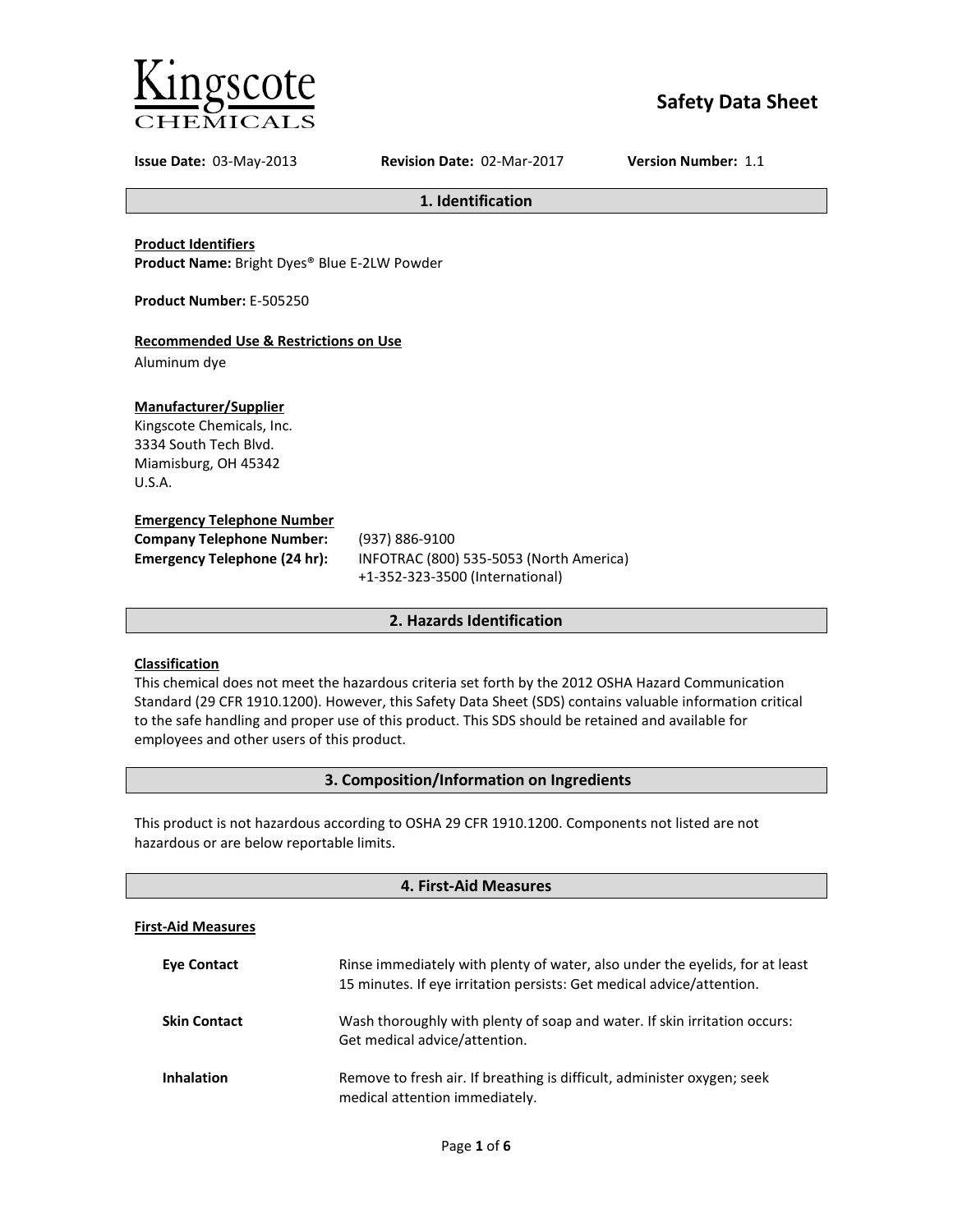# **Ingestion** Rinse mouth. DO NOT induce vomiting. Drink plenty of water. Never give anything by mouth to an unconscious person. Get medical attention if large quantities were ingested or if nausea occurs.

### **Most Important Symptoms and Effects**

**Symptoms** Will cause staining of the skin on contact. May cause eye irritation. Inhalation of dust may cause respiratory irritation. Ingestion may cause urine to be a blue color until the dye has been washed through the system.

#### **Indication of Any Immediate Medical Attention and Special Treatment Needed**

**Notes to Physician** Treat symptomatically.

### **5. Fire-Fighting Measures**

#### **Suitable Extinguishing Media**

Water spray (fog). Carbon dioxide (CO2). Dry chemical. Regular foam.

#### **Unsuitable Extinguishing Media**

Not determined

#### **Specific Hazards Arising from the Chemical**

Remote possibility of dust explosion. Burning may produce oxides of carbon and nitrogen (NOx).

#### **Protective Equipment and Precautions for Firefighters**

Wear self-contained breathing apparatus pressure-demand, MSHA/NIOSH (approved or equivalent) and full protective gear.

### **6. Accidental Release Measures**

#### **Personal Precautions, Protective Equipment and Emergency Procedures**

| <b>Personal Precautions</b>      | Use personal protective equipment as recommended in Section 8.                                                    |
|----------------------------------|-------------------------------------------------------------------------------------------------------------------|
| <b>Environmental Precautions</b> | Prevent from entering into soil, ditches, sewers, waterways and/or<br>groundwater. See Section 12 and Section 13. |

#### **Methods and Material for Containment and Cleaning Up**

| <b>Methods for Containment</b> | Prevent further leakage or spillage if safe to do so.                                 |
|--------------------------------|---------------------------------------------------------------------------------------|
| <b>Methods for Cleaning Up</b> | Sweep up and collect into suitable containers for disposal. Flush area<br>with water. |

# **7. Handling and Storage**

#### **Precautions for Safe Handling**

| <b>Advice on Safe Handling</b> | Handle in accordance with good industrial hygiene and safety practices. |
|--------------------------------|-------------------------------------------------------------------------|
|                                | Use personal protection recommended in Section 8. Avoid contact with    |
|                                | skin, eyes, or clothing. Avoid breathing dusts. Contaminated clothing   |
|                                | should be thoroughly cleaned before reusing.                            |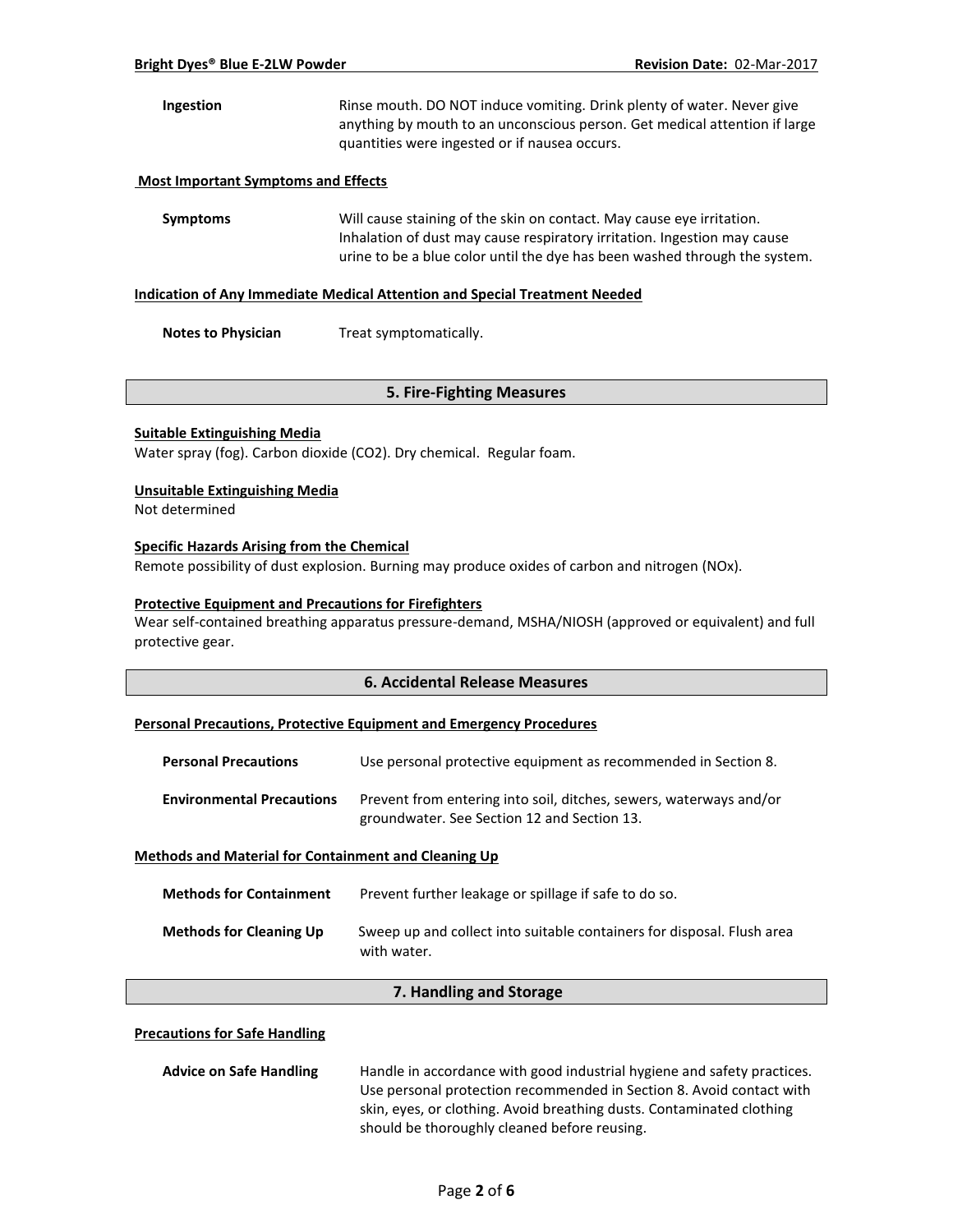# **Conditions for Safe Storage, Including Incompatibilities**

| <b>Storage Conditions</b>     | Keep container tightly closed and store in a cool, dry, and well-<br>ventilated area. Store away from heat, sparks, open flame or any other<br>ignition source. |
|-------------------------------|-----------------------------------------------------------------------------------------------------------------------------------------------------------------|
| <b>Incompatible Materials</b> | None known based on information supplied.                                                                                                                       |

# **8. Exposure Controls / Personal Protection**

### **Exposure Guidelines**

This product, as supplied, does not contain any hazardous materials with occupational exposure limits established by the region specific regulatory bodies.

### **Engineering Controls**

Ensure adequate ventilation, especially in confined areas. Eyewash stations. Showers.

#### **Individual Protection Measures, Such as Personal Protective Equipment:**

| <b>Eve/Face Protection</b>        | Avoid contact with eyes.                                                |
|-----------------------------------|-------------------------------------------------------------------------|
| <b>Skin &amp; Body Protection</b> | Rubber gloves. Suitable protective clothing.                            |
| <b>Respiratory Protection</b>     | Use NIOSH-approved dust mask if dusty conditions exist.                 |
| <b>Hygiene Measures</b>           | Handle in accordance with good industrial hygiene and safety practices. |

# **9. Physical and Chemical Properties**

# **Information on Basic Physical and Chemical Properties**

| <b>Physical State</b>                     | Solid                     | Odor                  | None apparent  |
|-------------------------------------------|---------------------------|-----------------------|----------------|
| Appearance                                | Blue powder               | <b>Odor Threshold</b> | Not determined |
| Color                                     | Blue                      |                       |                |
| <b>Property</b>                           | Values                    |                       |                |
| pH                                        | $6.5 - 7.0$ (1% solution) |                       |                |
| <b>Melting/Freezing Point</b>             | Not applicable            |                       |                |
| <b>Boiling Point/Range</b>                | Not applicable            |                       |                |
| <b>Flash Point</b>                        | Not applicable            |                       |                |
| <b>Evaporation Rate</b>                   | Not applicable            |                       |                |
| Flammability (solid, gas)                 | Non-flammable             |                       |                |
| <b>Upper Flammability Limits</b>          | Not applicable            |                       |                |
| <b>Lower Flammability Limits</b>          | Not applicable            |                       |                |
| <b>Vapor Pressure</b>                     | Not applicable            |                       |                |
| <b>Vapor Density</b>                      | Not applicable            |                       |                |
| <b>Relative Density</b>                   | Not applicable            |                       |                |
| <b>Specific Gravity</b><br>Not applicable |                           |                       |                |
| <b>Solubility</b>                         | Soluble in water          |                       |                |
| <b>Partition Coefficient</b>              | Not determined            |                       |                |
| <b>Auto-ignition Temperature</b>          | Not determined            |                       |                |
| <b>Decomposition Temperature</b>          | Not determined            |                       |                |
| <b>Viscosity</b>                          | Not determined            |                       |                |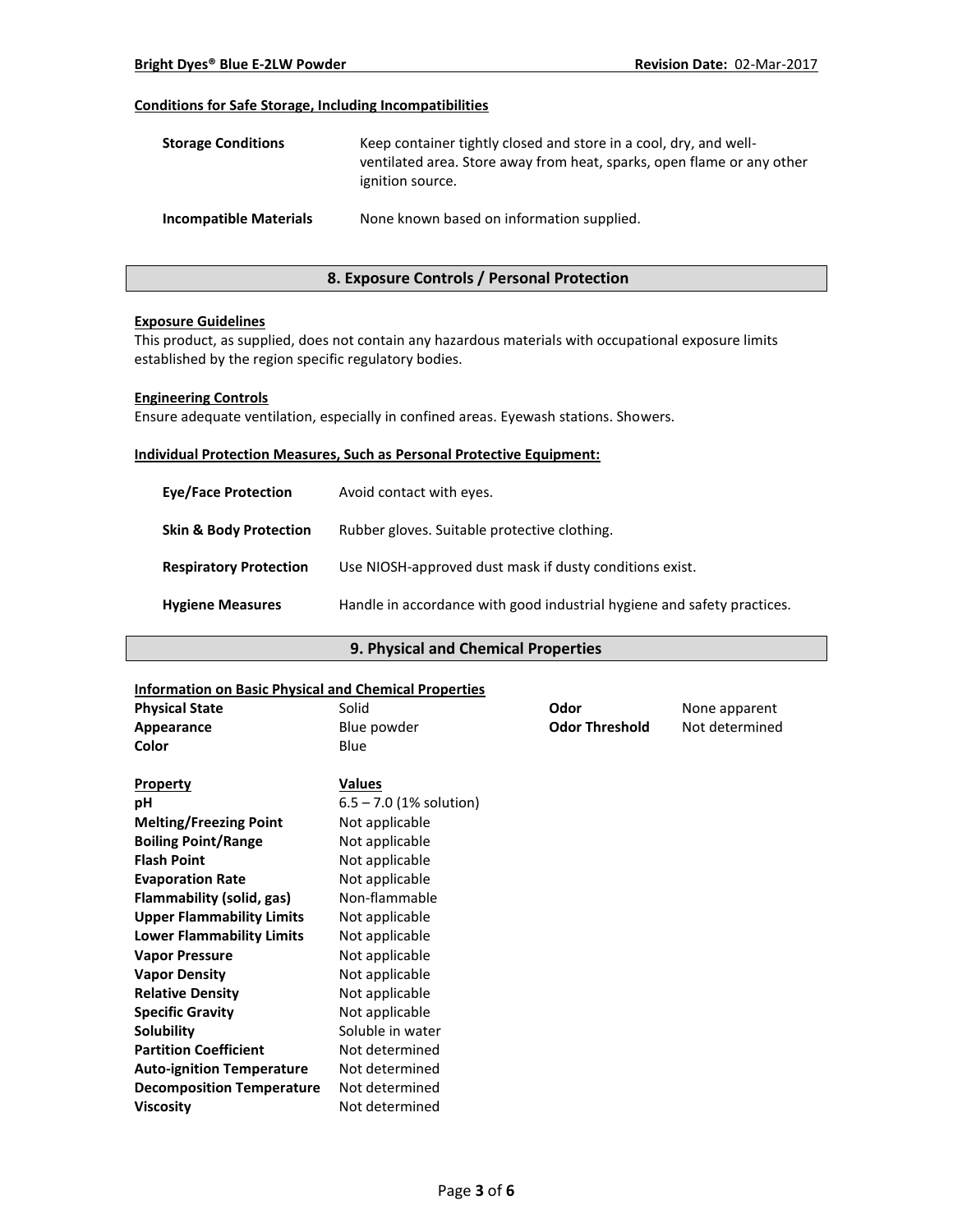# **10. Stability and Reactivity**

# **Reactivity**

Not reactive under normal conditions.

# **Chemical Stability**

Stable under recommended storage conditions.

#### **Possibility of Hazardous Reactions**

None under normal processing.

### **Conditions to Avoid**

Keep out of reach of children.

### **Incompatible Materials**

None known based on information supplied.

### **Hazardous Decomposition Products**

Oxides of carbon and nitrogen (NOx).

# **11: Toxicological Information**

#### **Information on Likely Routes of Exposure**

| <b>Inhalation</b>   | Avoid inhalation of dust.            |
|---------------------|--------------------------------------|
| Ingestion           | Do not ingest.                       |
| <b>Skin Contact</b> | May cause an allergic skin reaction. |
| <b>Eye Contact</b>  | Avoid contact with eyes.             |

# **Delayed, Immediate, and Chronic Effects from Short- and Long-Term Exposure**

May cause an allergic skin reaction.

# **Numerical Measures of Toxicity**

Not determined

# **Symptoms Associated with Exposure**

See Section 4 of this SDS for symptoms.

# **Carcinogenicity**

| <b>NTP</b>  | None |
|-------------|------|
| <b>IARC</b> | None |
| <b>OSHA</b> | None |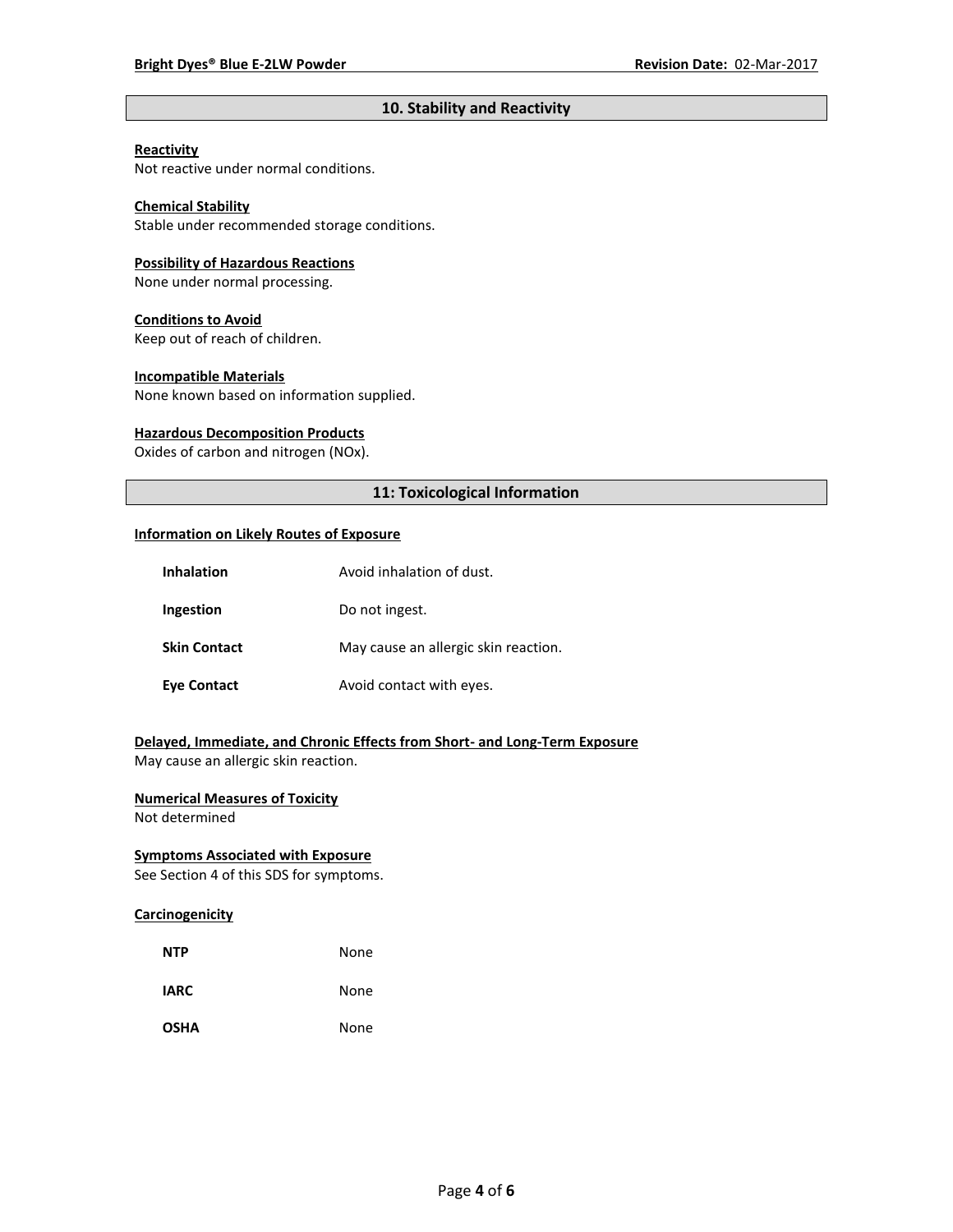#### **12. Ecological Information**

### **Ecotoxicity**

This product is not classified as environmentally hazardous. However, this does not exclude the possibility that large or frequent spills can have a harmful or damaging effect on the environment.

#### **Component Information**

Not available

# **Persistence/Degradability**

Not determined

#### **Bioaccumulation**

Not determined

#### **Mobility**

Not determined

#### **Other Adverse Effects**

Not determined

### **13. Disposal Considerations**

#### **Waste Disposal Methods**

Dispose of in accordance with federal, state, and local regulations.

#### **Contaminated Packaging**

Do not re-use empty containers.Dispose of containers in accordance with federal, state, and local regulations.

#### **14. Transport Information**

#### **Note**

See current shipping paper for most up-to-date shipping information, including exemptions and special circumstances.

| <b>DOT</b> | Not regulated |
|------------|---------------|
| IATA       | Not regulated |
| OMDG       | Not regulated |

### **15: Regulatory Information**

#### **International Inventories**

Not determined

#### **U.S. Federal Regulations**

**CERCLA** This material, as supplied, does not contain any substances regulated as hazardous substances under the Comprehensive Environmental Response Compensation and Liability Act (CERCLA) (40 CFR 302) or the Superfund Amendments and Reauthorization Act (SARA) (40 CFR 355).